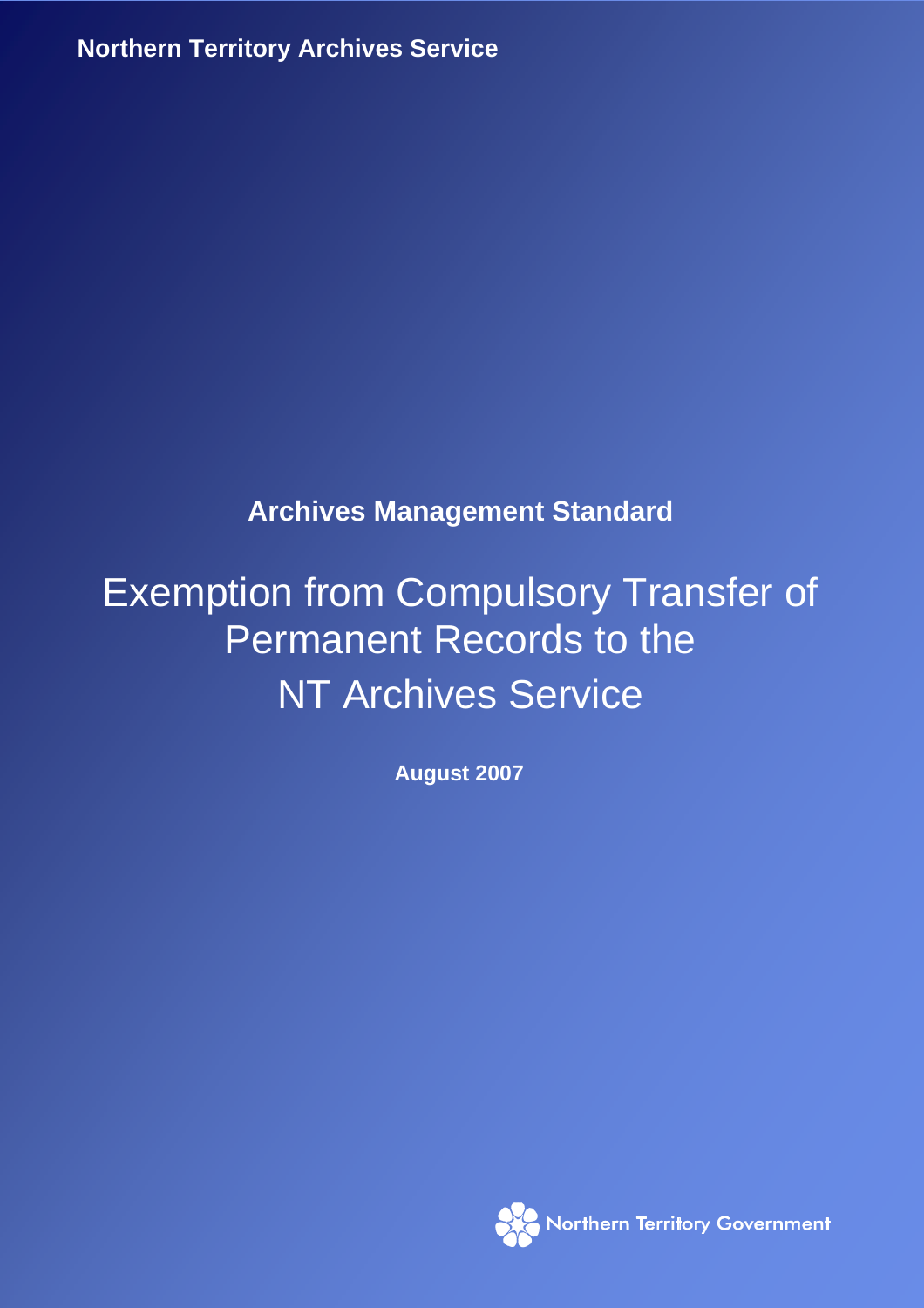For information and advice, please contact

NT Archives Service GPO Box 874 Darwin NT 0801

Telephone: (08) 8924 7677 Facsimile: (08) 8924 7660<br>Website: http://www.nt.go http://www.nt.gov.au/dcis/nta/

This Standard is issued in pursuance of Section 137 of the *Information Act*.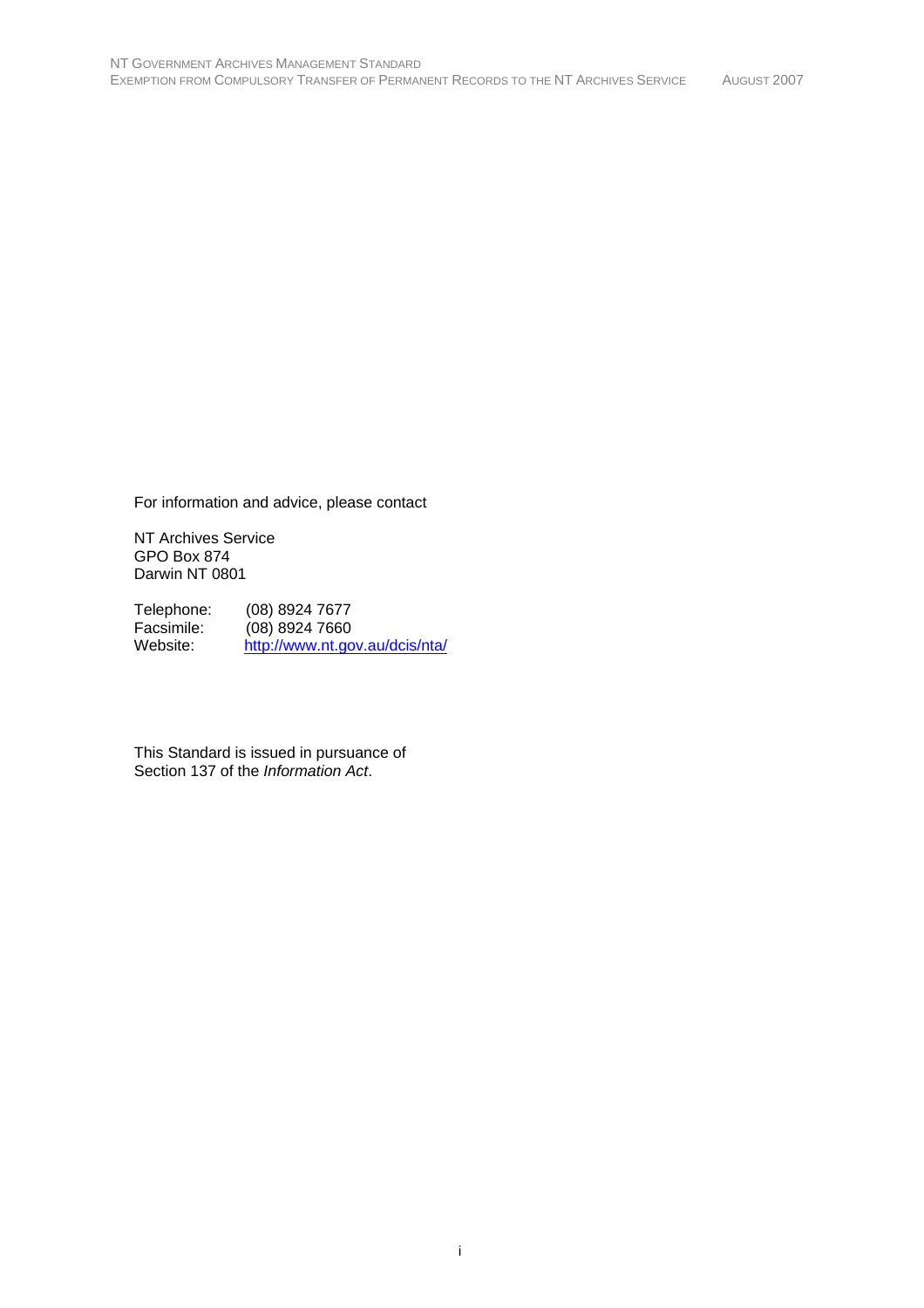# **TABLE OF CONTENTS**

| <b>Definitions</b>                                                                                                                                                                                                                                                                | 1                                                                               |  |  |  |
|-----------------------------------------------------------------------------------------------------------------------------------------------------------------------------------------------------------------------------------------------------------------------------------|---------------------------------------------------------------------------------|--|--|--|
| <b>About This Standard</b>                                                                                                                                                                                                                                                        | 2                                                                               |  |  |  |
| Purpose<br>Scope<br><b>Regulatory Framework</b><br><b>Related Documents</b><br>Responsibility<br>Authority<br>Acknowledgments<br>References                                                                                                                                       | 2222223                                                                         |  |  |  |
| <b>Policy Statement</b>                                                                                                                                                                                                                                                           | 4                                                                               |  |  |  |
| <b>Explanation</b>                                                                                                                                                                                                                                                                | 5                                                                               |  |  |  |
| Applying for an Exemption from Compulsory<br><b>Transfer of Permanent Records</b>                                                                                                                                                                                                 | 7                                                                               |  |  |  |
| <b>Requirements For Retaining Permanent</b><br>Records Over 30 Years Old<br>8                                                                                                                                                                                                     |                                                                                 |  |  |  |
| Storage<br>Location<br><b>Environmental Control</b><br>Cleaning<br>Security<br>Shelving/Housing<br><b>Containers and Packaging</b><br>Management<br>Control<br>Handling<br><b>Preservation Monitoring</b><br><b>Fragile Records</b><br>Copying<br>Display<br><b>Public Access</b> | 8<br>8<br>8<br>8<br>8<br>9<br>9<br>10<br>10<br>10<br>11<br>11<br>12<br>12<br>12 |  |  |  |
| <b>Compliance Checklist</b>                                                                                                                                                                                                                                                       | 14                                                                              |  |  |  |
| Appendix A - Storage conditions for<br>permanent records over 30 years old<br>retained by organisations (Paper)                                                                                                                                                                   | 16                                                                              |  |  |  |
| Appendix B - Storage conditions for<br>permanent records over 30 years old<br>retained by organisations (Photographs) 17                                                                                                                                                          |                                                                                 |  |  |  |
| Appendix C - Storage conditions for<br>permanent records over 30 years old<br>retained by organisations (Magnetic and<br><b>Optical Media)</b>                                                                                                                                    | 18                                                                              |  |  |  |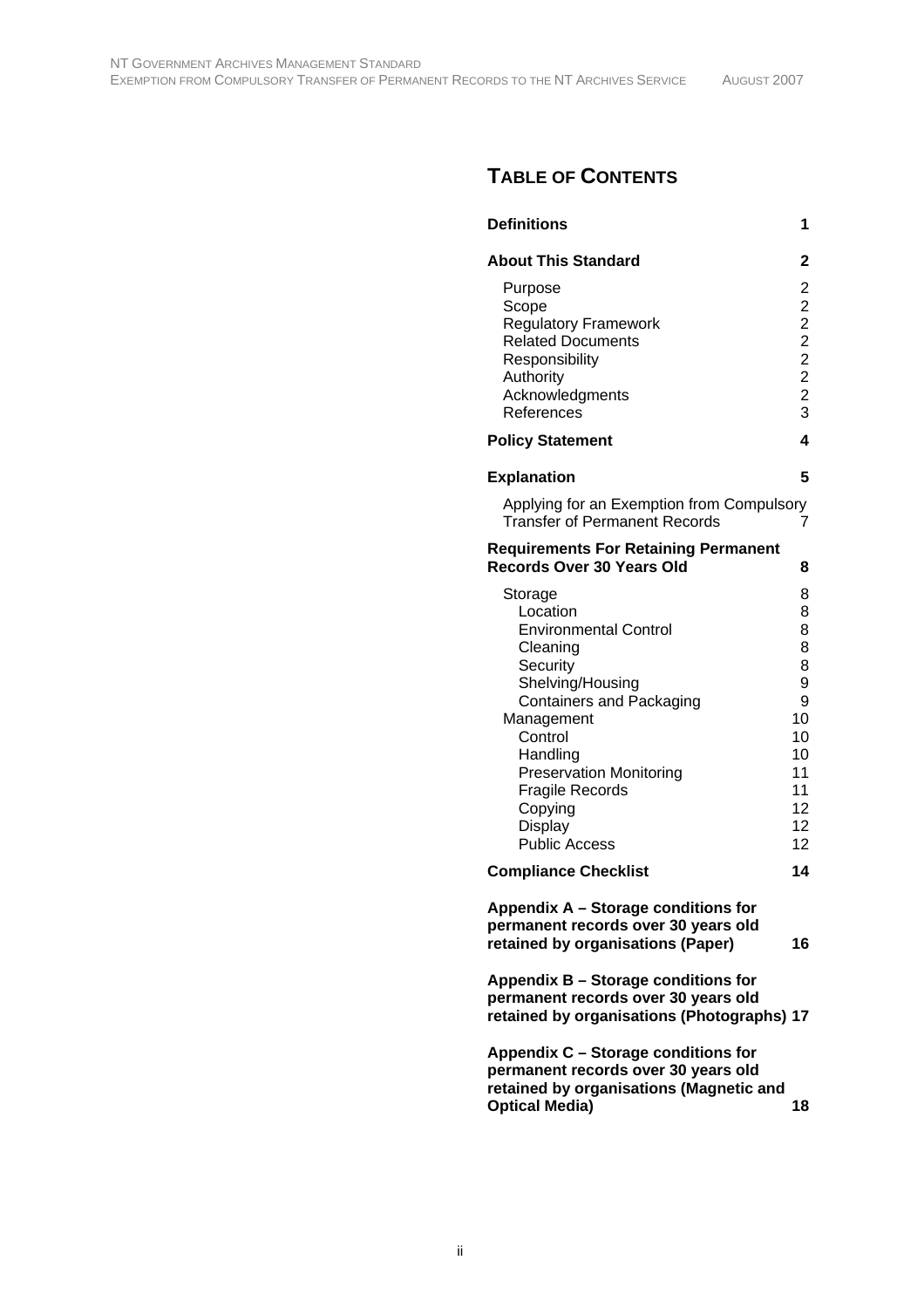# **DEFINITIONS**

| <b>Appraisal</b>                                 | The process of evaluating business activities to determine which records<br>need to be captured and how long the records need to be kept to meet<br>business needs, to maintain organisational accountability and<br>community expectations.                                                   |  |  |
|--------------------------------------------------|------------------------------------------------------------------------------------------------------------------------------------------------------------------------------------------------------------------------------------------------------------------------------------------------|--|--|
| <b>Archive</b>                                   | A record of permanent value that forms part of the Territory Archives. <sup>1</sup>                                                                                                                                                                                                            |  |  |
| <b>Disposal</b>                                  | A range of processes associated with implementing authorised decisions<br>about records retention, destruction, rearrangement, migration or<br>transfer of custody or ownership.                                                                                                               |  |  |
| <b>Disposal schedule</b>                         | A formal policy, authorised jointly by the Chief Executive of an NT<br>Government public sector organisation and the NT Archives Service,<br>that defines the temporary or permanent status, retention period and<br>consequent disposal actions authorised for classes of records.            |  |  |
| Open access period                               | The period during which the public can routinely access government<br>archives held in the custody of the NT Archives Service. The open<br>access period begins after the end of the restricted access period.                                                                                 |  |  |
| <b>Permanent records</b>                         | Records of permanent value which are in the custody of a public sector<br>organisation. When permanent records are transferred into the custody<br>of the NT Archives Service, they are considered an archive and form<br>part of the Territory Archives (see Archive and Territory Archives). |  |  |
| <b>Public sector organisation</b>                | An agency as defined in s.5 of the Information Act.                                                                                                                                                                                                                                            |  |  |
| <b>Record</b>                                    | Recorded information in any form (including data in a computer system)<br>that is required to be kept by a public sector organisation as evidence of<br>the activities or operations of the organisation, and includes part of a<br>record and a copy of a record.                             |  |  |
| <b>Responsible public sector</b><br>organisation | Public sector organisation (as defined above) that is responsible for the<br>function to which the record or archive relates.                                                                                                                                                                  |  |  |
| <b>Restricted access period</b>                  | The period during which decisions on access to government archives<br>held in the custody of the NT Archives Service are made by the public<br>sector organisation responsible for the archives (s.144 of the Information<br>Act).                                                             |  |  |
| <b>Series</b>                                    | Those records or archives having the same provenance which belong<br>together because:                                                                                                                                                                                                         |  |  |
|                                                  | they are part of a discernible filing system (alphabetical,<br>numerical, chronological, or a combination of these);                                                                                                                                                                           |  |  |
|                                                  | they have been kept together because they result from the same<br>activity, or                                                                                                                                                                                                                 |  |  |
|                                                  | they are of similar formats and relate to a particular function.                                                                                                                                                                                                                               |  |  |
|                                                  | A series may consist of only one item. <sup>2</sup>                                                                                                                                                                                                                                            |  |  |
| <b>Territory Archives</b>                        | Records held on behalf of the Territory by the archives service. <sup>3</sup>                                                                                                                                                                                                                  |  |  |

<sup>1</sup>. s. 4 *Information Act*<br><sup>2</sup>. Judith Ellis (ed.) *Keeping Archives 2<sup>nd</sup> Edition,* (Australian Society of Archivists and DW Thorpe, Melbourne 1993), p.479 3 . s. 4 *Information Act*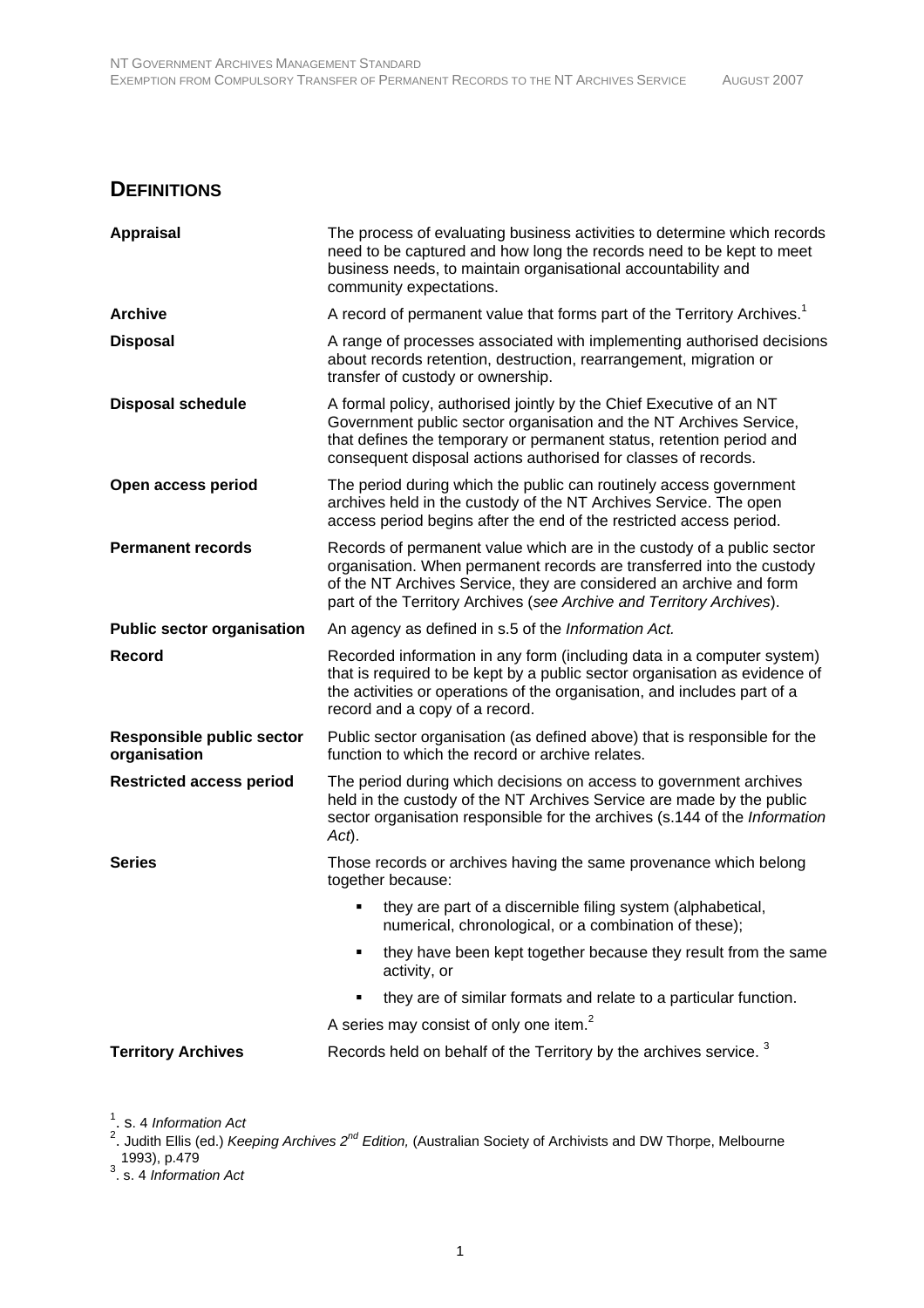# **ABOUT THIS STANDARD**

# **Purpose**

The purpose of this standard, established in pursuance of the *Information Act*, is to define the provisions and responsibilities for the exemption from compulsory transfer of permanent records to the NT Archives Service.

This standard is provided to guide public sector organisations to comply with s.141 of the *Information Act* which provides for the management of archives.

# **Scope**

Application of this standard is mandatory for all NT Government public sector organisations, including NT Government departments or agencies, NT Government statutory bodies, NT Government business divisions, NT Government owned corporations, and NT local government authorities.

This standard applies to all NT Government records in all formats. However, specific requirements have yet to be prepared for electronic records and records in business systems.

# **Regulatory Framework**

This standard complies with the provisions of the *Information Act*.

The NT Archives Service endorses the Australian Standard *AS ISO 15489:2002— Records Management*.

# **Related Documents**

This standard is to be read in conjunction with:

- the complete set of NT Government Archives Management Standards and Advices
- ▶ NT Government Records Management **Standards**
- policies and procedures of individual organisations.

# **Responsibility**

The NT Archives Service is responsible for establishing this standard including the provision of advice and training, and for monitoring NT public sector organisation compliance.

Implementation of this standard is the responsibility of the Chief Executive Officer of each NT Government public sector organisation.

# **Authority**

This standard was approved by the Minister for Corporate and Information Services on 1 August 2007 and is effective immediately.

This standard has been endorsed by the Information Commissioner.

# **Acknowledgments**

The NT Archives Service acknowledges other government archives and records authorities which have had significant influence on the development of this NT Government Archives Management Standard: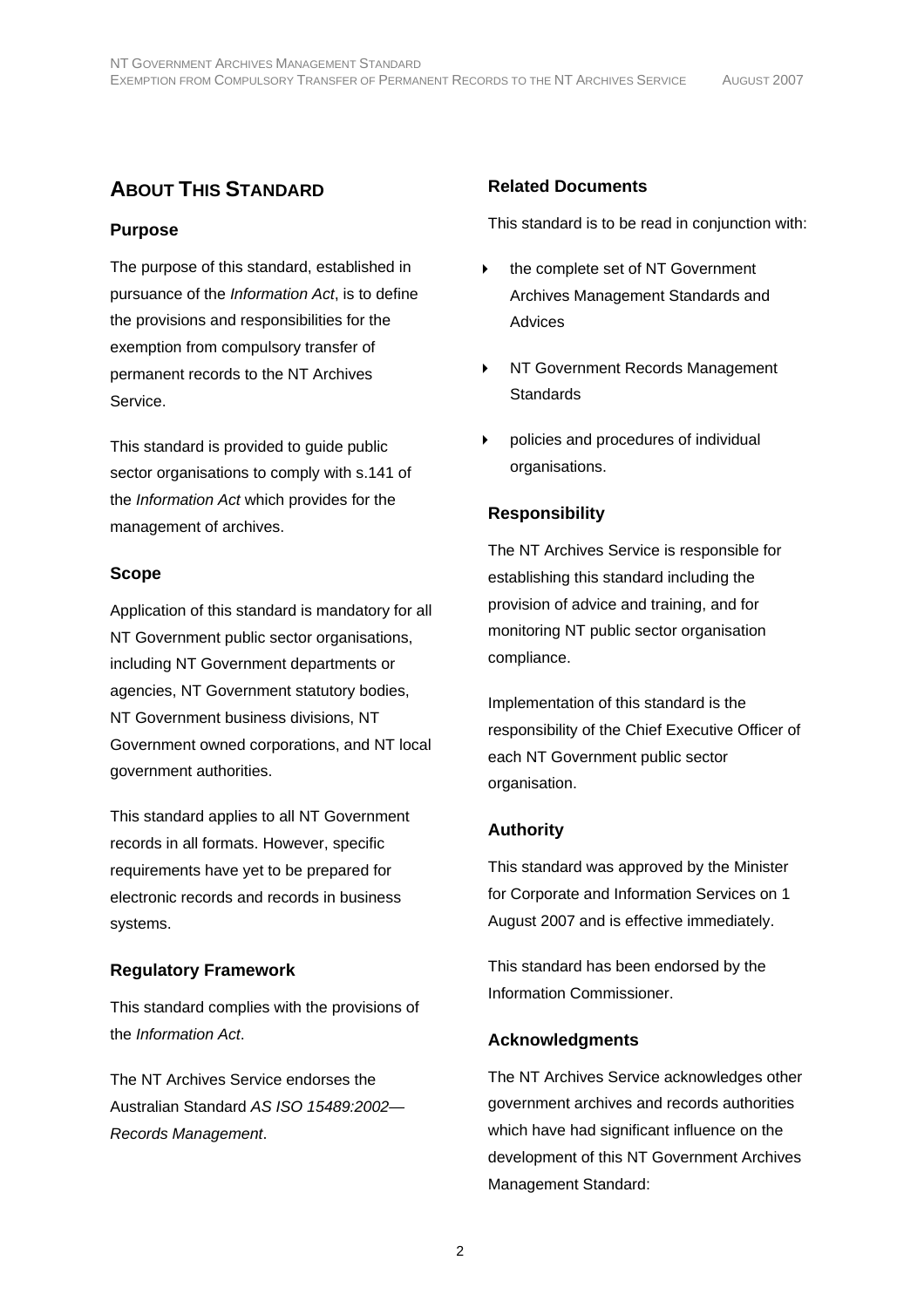- ▶ Archives New Zealand
- National Archives of Australia
- Public Record Office of Victoria
- State Records of New South Wales
- State Records Commission of Western Australia
- State Records of South Australia.

#### **References**

Archives New Zealand – *Storage Standard S-2 Standard for the Storage of Public records and Archives*, February 2000

British Standards Institute – *BS 5454:2000 Recommendations for the storage and exhibition of archival documents*, London, 2000

International Standard – *ISO 18916:2007 Imaging materials – Processed imagining materials – Photographic activity test for enclosure materials*, Geneva, 2007

Ling, Ted (1998) – *Solid, safe, secure: building archives repositories in Australia.* Canberra; National Archives of Australia

National Archives of Australia (NAA) – *Archives Advices*

National Archives of Australia (NAA) – *Standard for the Physical Storage of Commonwealth Records*, September 2001, Revised March 2002

National Archives of Australia (NAA) – *Storing to the Standard – Guidelines for Implementing the Standard for the Physical Storage of Commonwealth Records,* December 2002

Standards Australia – *AS ISO 15489:1-2002 Records Management. Part 1 – General* 

Standards Australia – *AS ISO 15489:2-2002 Records Management. Part 2 – Guidelines* 

State Records Office of New South Wales – *Solutions for Storage: Guidelines on the Physical Storage of State Records.*

State Records Commission of Western Australia – *Standard 2 – Storage of State Archives Retained by Government Agencies.* State Records Commission of Western Australia, Perth 2003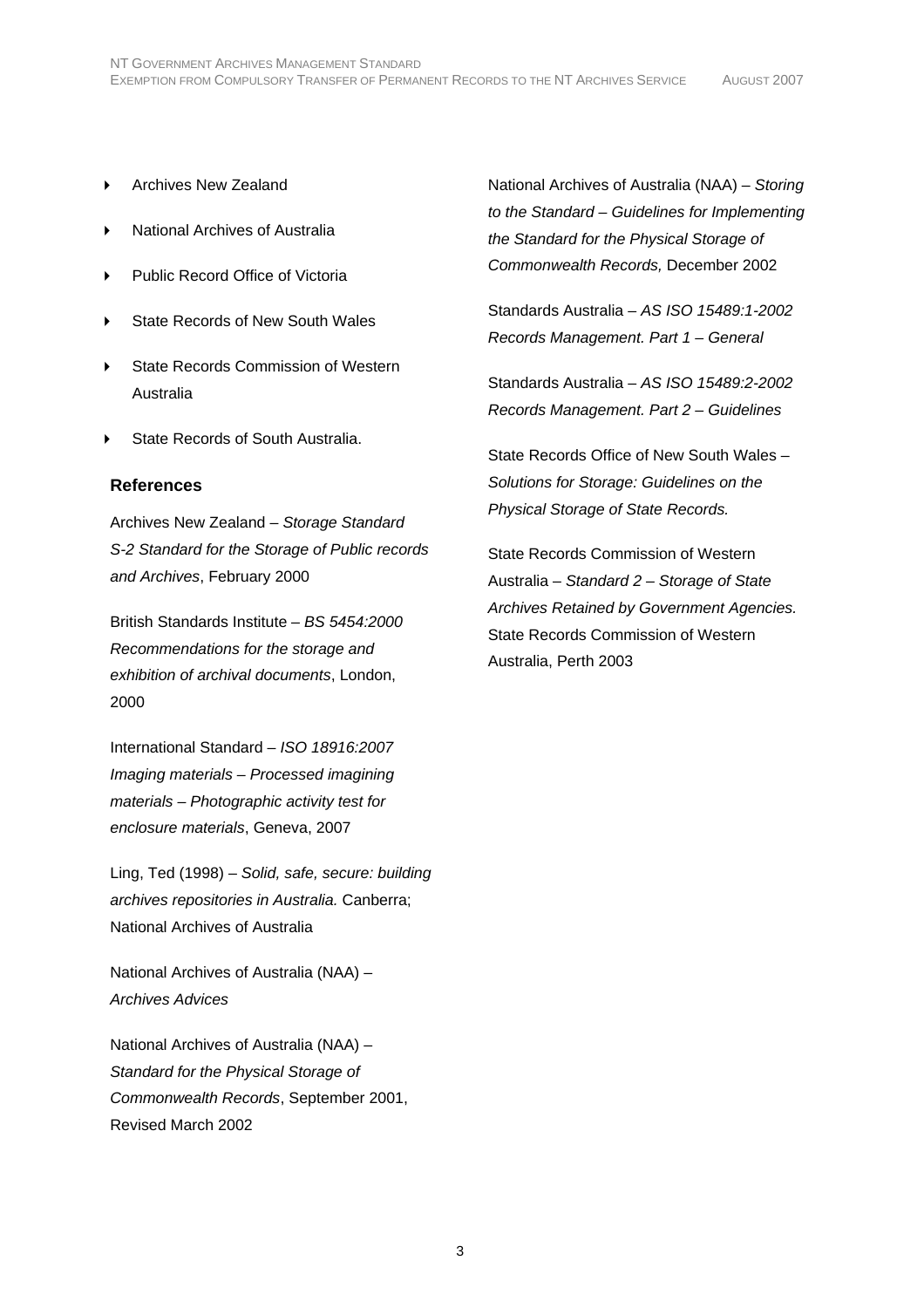# **POLICY STATEMENT**

Public sector organisations are required to transfer their permanent records into the custody of the NT Archives Service for inclusion in the Territory Archives, no later than 30 years after the record was created (see *Archives Management Standard: Transfer of Archives*).

Public sector organisations may apply to the NT Archives Service to extend the 30 year period, for one or more periods, each of which must not exceed five years. The NT Archives Service may approve an exemption to the 30 year transfer period if satisfied that the organisation's operations require it, and that the organisation has met the requirements for storage and management of the permanent records.

Public sector organisations must manage their permanent records with care to ensure their preservation for use by the organisation and eventual public access.

Public sector organisations must provide suitable storage environments for their permanent records. This must include: suitable location, security, environmental control, appropriate shelving and packaging, and maintenance of disaster prevention and response procedures. To ensure the preservation of permanent records over 30 years old, specific requirements must be met by organisations to obtain extensions of the exemption to transfer (see section "*Requirements for Retaining Permanent Records Over 30 years Old",* page 8*).*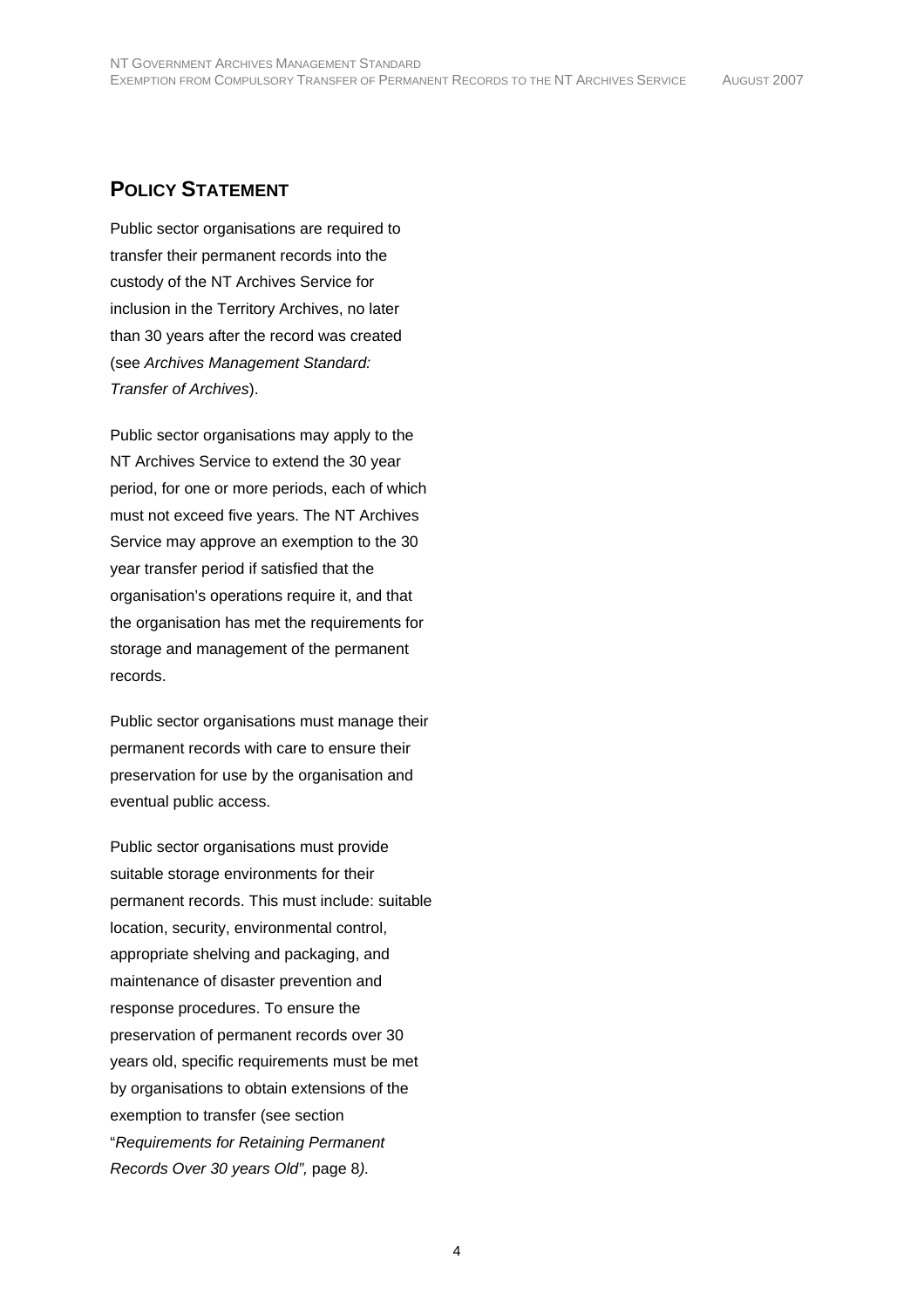# **EXPLANATION**

Permanent records have long term value as evidence of the activities of government, and once transferred into the custody of the NT Archives Service become part of the Territory Archives. They have value for research by the general public and future generations beyond the immediate business needs of the public sector organisation that created them. These records must be stored and handled appropriately to ensure their preservation (in compliance with s.133 (1)(a) of the *Information Act)*.

Care in the storage and handling of permanent records has ramifications beyond the immediate needs of the creating organisation.

Public sector organisations will provide the best opportunity for preserving their permanent records if they apply basic principles such as:

- use of good quality materials for creating the records (eg. archival paper),
- storage of permanent records in a stable, safe, secure location, with the correct environmental conditions,
- careful handling, and
- no consumption of food or drink while using permanent records.

The NT Archives Service provides the appropriate storage environment, security and disaster prevention for the preservation of

archives. It also provides facilities for public access when appropriate.

Where permanent records are exempted from transfer to the NT Archives Service they remain of continuing value to the Territory and the community, and they should be managed as though they were part of the Territory Archives.

As stated in *Australian Standard ISO 15489: 2002 Records Management*

"…Appropriate storage conditions ensure that records are protected, accessible and managed in a costeffective manner. The purpose served by the record, its physical form and its use and value will dictate the nature of the storage facility and services required to manage the record for as long as it is needed..."<sup>1</sup>

Permanent records should be stored in clean, dry, secure areas, with temperature and humidity maintained at levels appropriate to the type of material stored (see "*Appendices A, B and C, Storage conditions for permanent records over 30 years old retained by organisations"*, pages 16-18).

Maintenance of stable temperature and humidity levels suitable for the record format reduce the rate of deterioration of the records. Excessive heat and humidity, and fluctuations of these increase the rate of deterioration of the records.

1 Standards Australia – *AS ISO 15489:2-2002 Records Management. Part 2 – Guidelines,* page 18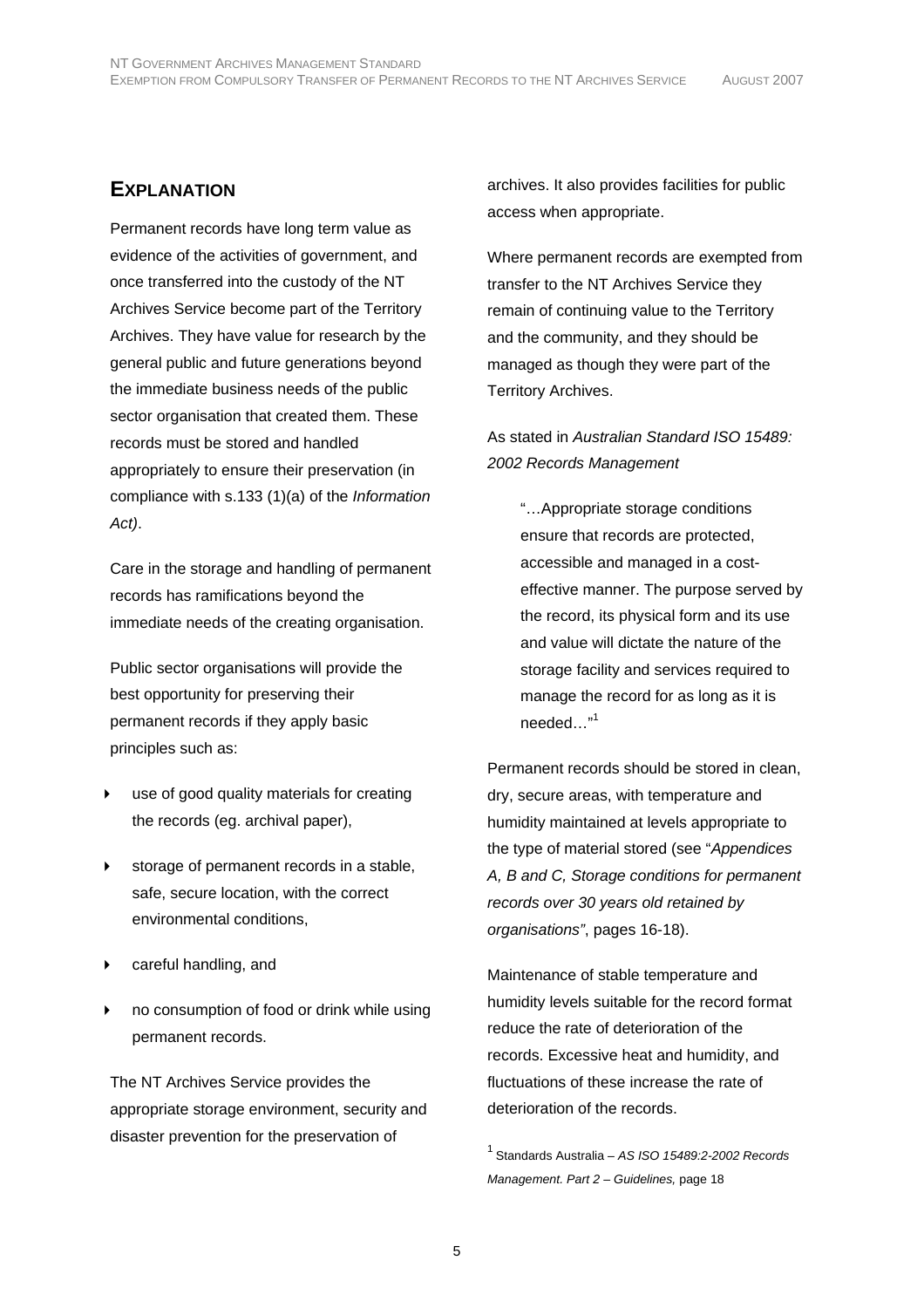Exposure of permanent records to ultraviolet light should be avoided otherwise fading and deterioration will occur. Suitable shelving, housing and packaging ensures that the permanent records are appropriately supported and buffered from environmental damage.

When permanent records are identified in a public sector organisation, the organisation should ensure that they are clearly identified and provided with appropriate care while being used to carry out the business of the organisation (see *Handling, Fragile Records, and Copying under "Requirements for Retaining Permanent Records over 30 years Old"*).

Public access to Territory Archives is a community expectation in accordance with s.142 *Information Act*. A public sector organisation that is granted an exemption from compulsory transfer should implement policies and procedures to make the permanent records available for public access in a manner consistent with the intent of the *Information Act* (see *Public Access under "Requirements for Retaining Permanent Records over 30 years Old"*, page 12).

Where a public sector organisation has identified permanent records which are required to be retained in its custody beyond 30 years, the organisation should consider the following issues:

 Is it essential that the **original** record is retained in the agency or will a copy of the record meet the business needs of the

organisation, enabling the original to be transferred to the archives service?

- Does the organisation have adequate resources to meet the storage requirements for the permanent records?
- $\triangleright$  Is the organisation able to implement the security, access, handling and copying procedures for the permanent records?

The NT Archives Service must be satisfied that the public sector organisation has a business need to retain the permanent records in their original format, and that the organisation has sufficient resources to meet the requirements to preserve and provide access to the permanent records. Organisations that have been granted exemption from transfer will be required to provide annual reports on the condition of the permanent records and compliance with storage requirements.

Public sector organisations may apply for one or more extensions of up to five years. The NT Archives Service may revoke the extension if requested by the responsible organisations, or if the organisation is no longer complying with the requirements of the extension.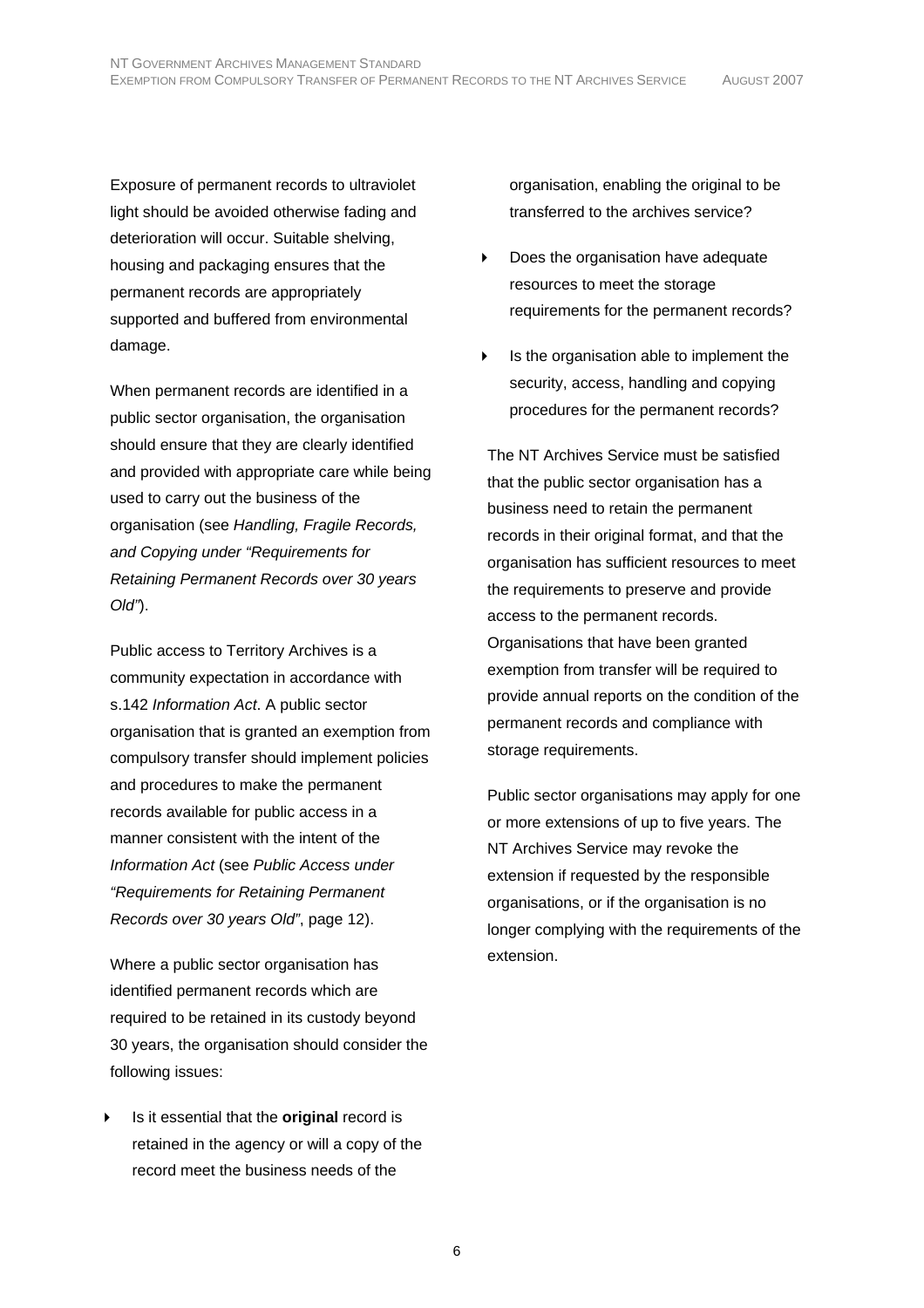#### **Applying for an Exemption from Compulsory Transfer of Permanent Records**

For detailed instructions on the process of applying for an exemption from the compulsory transfer of permanent records refer to *Archives Advice 6: Applying for Exemption from Compulsory Transfer of Permanent Records*.

- Permanent records must be appraised and identified in a current authorised records disposal schedule.
- Permanent records must be identified within the organisation's recordkeeping system (this must not include retrospective renumbering, retitling or attachment of barcode labels to items).
- Details of permanent records in an organisation's custody must be reported to the NT Archives Service for inclusion in the Register of Archives. The report is to identify records at item level, and include creating organisation and series information.
- Public sector organisations must comply with storage requirements determined by the NT Archives Service suitable for the specific record format (see *"Requirements for Retaining Records over 30 years Old"*)
- Public access agreements should be discussed with the NT Archives Service for access to permanent records in the custody of the organisation and should be consistent with access provisions in s.142 of the *Information Act*.
- Procedures must be implemented to maintain security of the permanent records.
- Procedures must be implemented for the care, handling and copying of permanent records.
- Permanent records must be identified as a priority in disaster prevention and recovery strategies in the organisation's disaster plan.
- An "Application for an Exemption from Compulsory Transfer of Permanent Records over 30 years old" should be completed including the business reason for retaining the permanent records and outlining the organisation's ability to meet the appropriate storage requirements and conditions.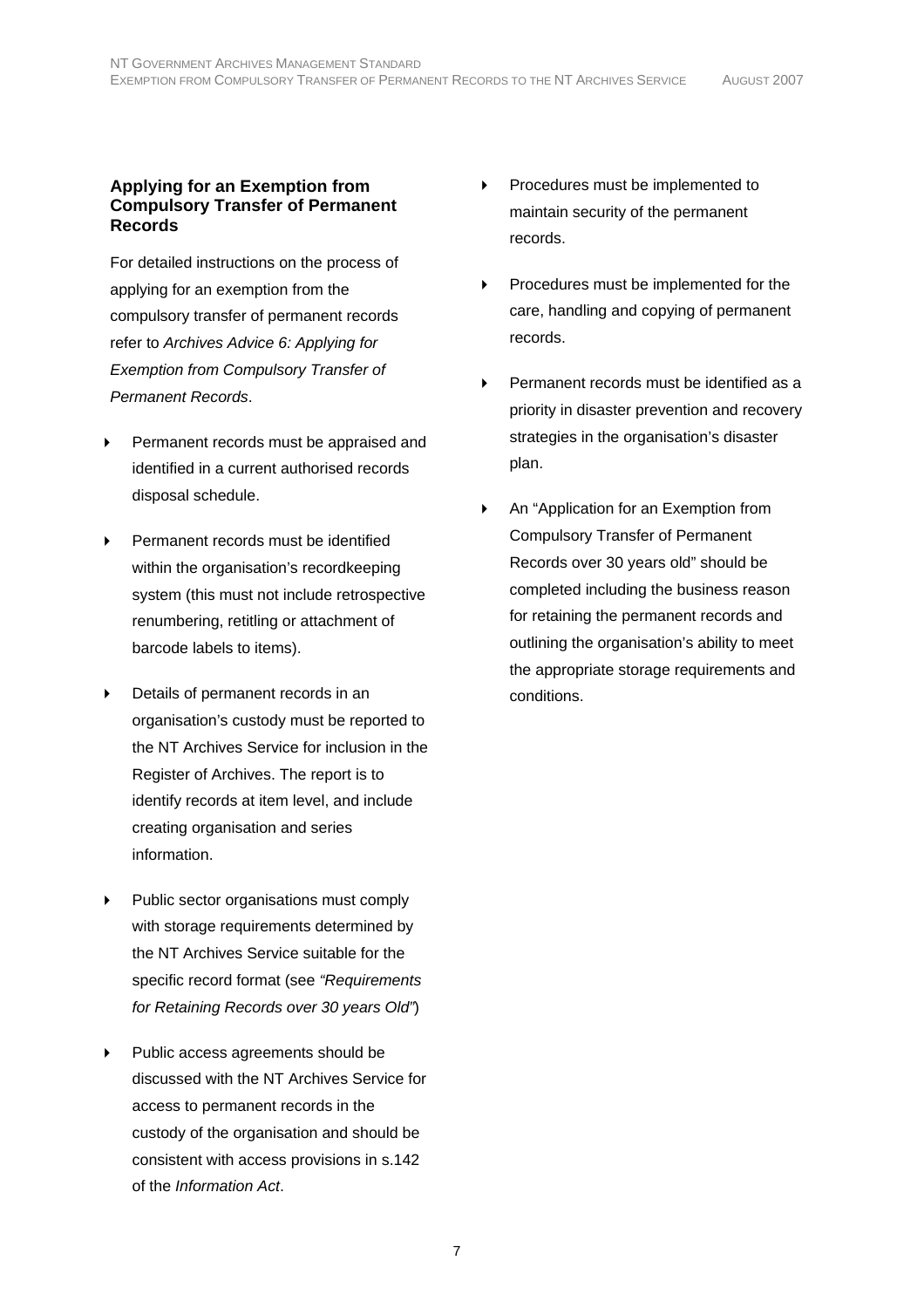# **REQUIREMENTS FOR RETAINING PERMANENT RECORDS OVER 30 YEARS OLD**

# **Storage**

The key areas considered in this standard for the provision of appropriate long-term storage of permanent records are; location, environmental control, cleaning, security, shelving/housing, and containers and packaging *(*see *Appendices A, B, and C: Storage conditions for permanent records over 30 years old retained by organisations,* pages 16-18*).*

#### **Location**

- Permanent records are stored in 24-hour air conditioned storage areas.
- Storage facilities should be located away from environmental risk areas such as flood zone, and from industrial risk areas such as manufacturing sites and fuel depots.
- Storage areas should be accessible to facilitate prompt retrieval.
- Storage facilities should be well maintained and repairs conducted promptly.

# **Environmental Control**

- Permanent records must be stored at the temperature and humidity levels suitable for their format.
- Air conditioning systems should be well maintained and repaired promptly.
- Storage areas should be monitored on an ongoing basis for fluctuations from the baseline storage environment.
- Storage areas should be well ventilated. Air conditioner filters should be cleaned or replaced at regular intervals throughout the year.
- Permanent records should be stored away from direct sunlight and other ultraviolet light sources. Fluorescent lights should be filtered.
- Storage areas should be regularly inspected for signs of insects, mould and pollutants, and treated on a regular basis if necessary.

#### **Cleaning**

 Storage areas should be cleaned on a regular basis, (preferably weekly) to ensure removal of dust and debris which attract insects and vermin.

#### **Security**

- Security systems should be installed, maintained and tested regularly. Any repairs should be completed promptly.
- ▶ Policies and procedures should be developed identifying the persons who have access to the permanent records collections and under what conditions.
- ▶ Only authorised access to permanent records should be permitted. Access to permanent records should be limited to staff with business needs to access them.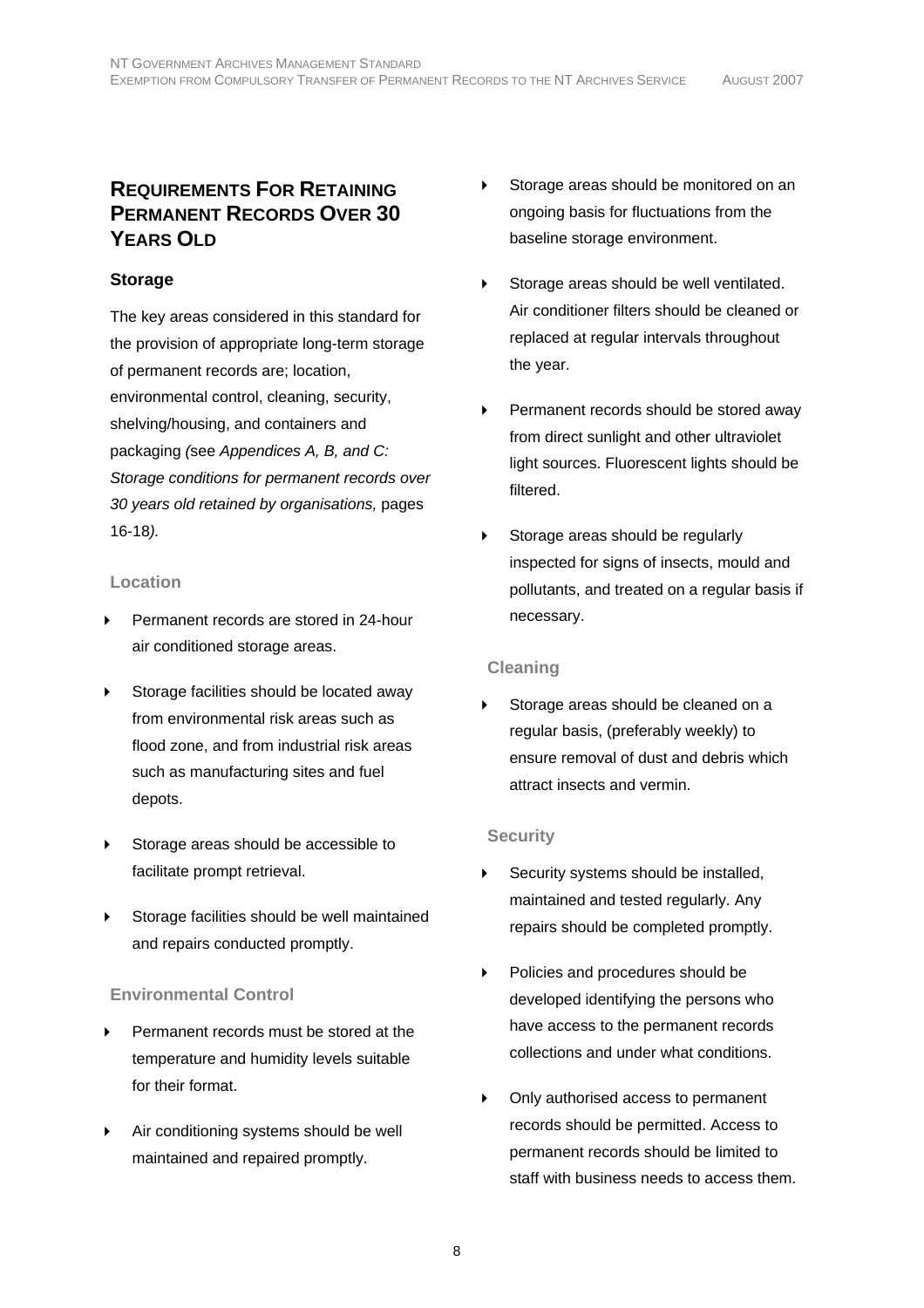Permanent records retained by organisations should not be loaned outside the organisation unless required by law eg subpoena.

# **Shelving/Housing**

- Records should be stored on shelves, and not on the floor. Boxes of records should not be stored on top of each other due to the damage caused by the weight of the full box on the records underneath.
- Storage areas should have sufficient floor loadings to support the weight of materials and shelving chosen.
- ▶ Shelving should be installed which is suitable and strong enough to support and hold the size and weight of full boxes.
- Powder coated metal shelving should be used. Consultation with NT Archives Service staff will be required before installing or using other forms of shelving, as additional treatment may be required.
- Shelving should be configured to comply with occupational health and safety guidelines, including allowances for fire exits and adequate aisles to permit the use of trolleys and step-ladders.
- Shelving should be above the floor by 85- 150mm to reduce risk of flood damage.
- Shelving should be in good repair, with no evidence of rust or damage.

# **Containers and Packaging**

- Containers and packaging materials for the records (the containers, boxes, file folders and wallets in which the permanent records are kept) should be chemically inert, durable, and of a structure and size to ensure protection of the material from damage caused by handling and storage. For further advice on recommended materials contact the NT Archives Service.
- Packaging should be in good condition and be replaced if it becomes damaged.
- Packaging should be of the correct size for the records (with limited space for movement of items in the boxes), and suitable for the size and shape of shelving.
- Packaging should comply with occupational health and safety requirements. Box size and capacity should be taken into account eg. weight when full should not exceed maximum weight for safe handling by staff of 16kg.
- Photographs, negatives, and film should be stored in containers that meet the Photographic Activity Test (for further information see ISO 18916: 2007, or visit http://www.imagepermanenceinstitute.org/ shtml\_sub/srv\_pat.asp).
- Where the containers are not constructed of acid free or chemically inert materials they should be lined or buffered to prevent exposing the permanent records to any chemicals present.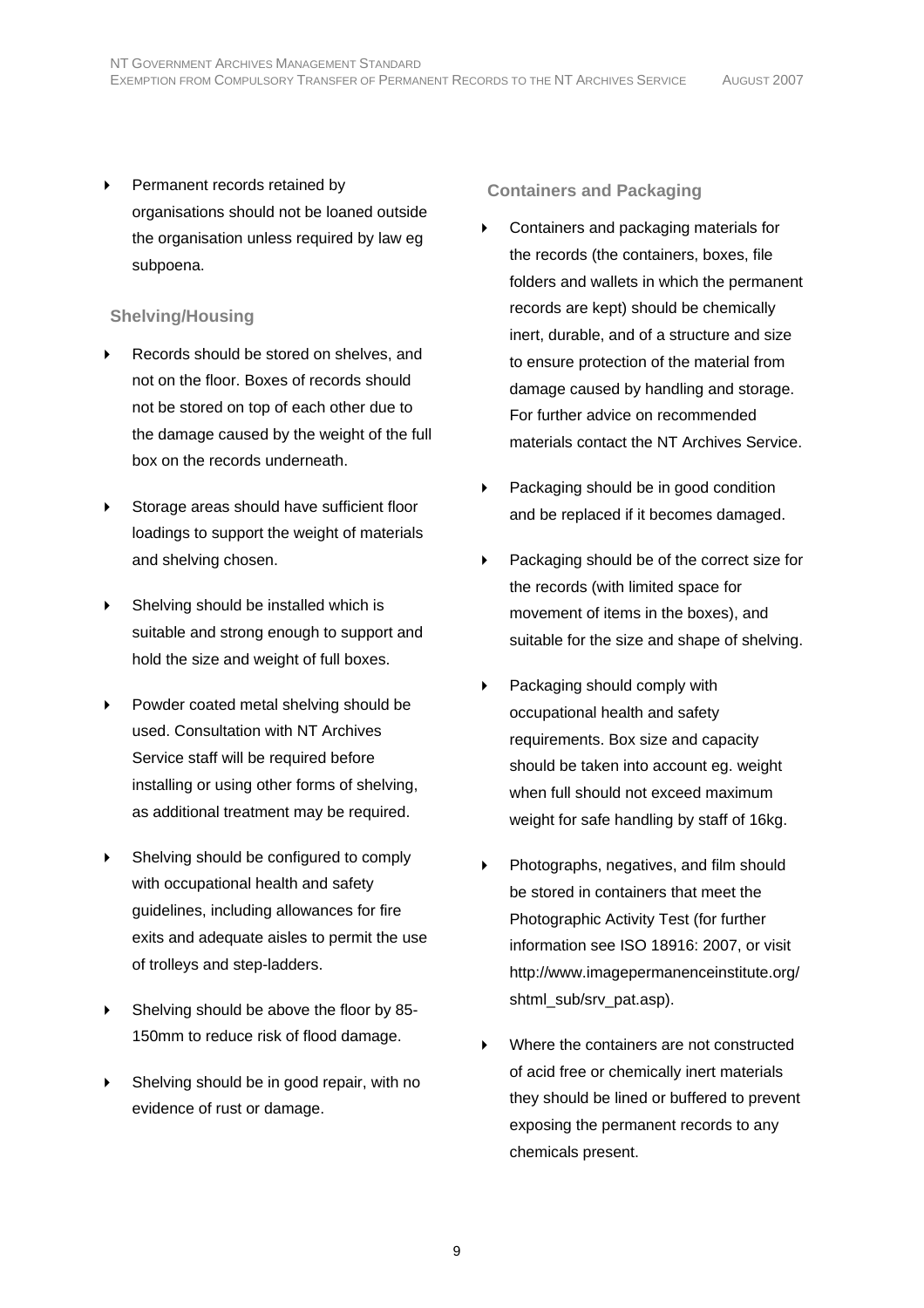- Replacement of file covers and use of barcodes or other identifying labels should not occur.
- Small to medium volumes should be stored upright or, if in boxes, resting on their spines. Large volumes should be laid flat on their sides. Stacking volumes on top of each other should be avoided.
- Book supports should be used when accessing large volumes.

# **Management**

The key areas considered in this standard for the provision of appropriate long-term management of permanent records are control; disaster measures; handling; preservation monitoring; fragile records; copying; display and public access.

# **Control**

- Standards for the documentation of permanent records should be developed in consultation with the NT Archives Service, including location control, shelf lists and box lists.
- Lists of permanent records held must be submitted to the NT Archives Service for inclusion in the Register of Territory Archives.
- Public access arrangements are discussed with the NT Archives Service for all permanent records retained by the public sector organisation (see *Archives Advice 6: Applying for Exemption from Compulsory Transfer of Permanent Records*).

# Disaster Measures

- Disaster prevention and recovery plans should be implemented and maintained identifying permanent records as a priority.
- Any identified risks to the storage facility or records are removed (if possible), or mitigated.
- $\triangleright$  In the event of any disaster affecting the records, the NT Archives Service should be advised as soon as practicable.
- Fire suppression and alarm system, ideally Very Early Smoke Detection Alarms (VESDA), should be fitted in the storage areas, maintained and tested regularly. Repairs are conducted promptly.
- Sprinkler systems should be in place, maintained and tested regularly.

# **Handling**

- ▶ Policies and guidelines for handling permanent records should be developed and disseminated throughout the workplace.
- Staff should be trained in safe handling and transporting practices, and the practices communicated to all staff who use the records.
- Permanent records should be physically supported fully at all times. Trolleys should be used whenever transporting more than one or two small items (such as files) or when transporting single large items (such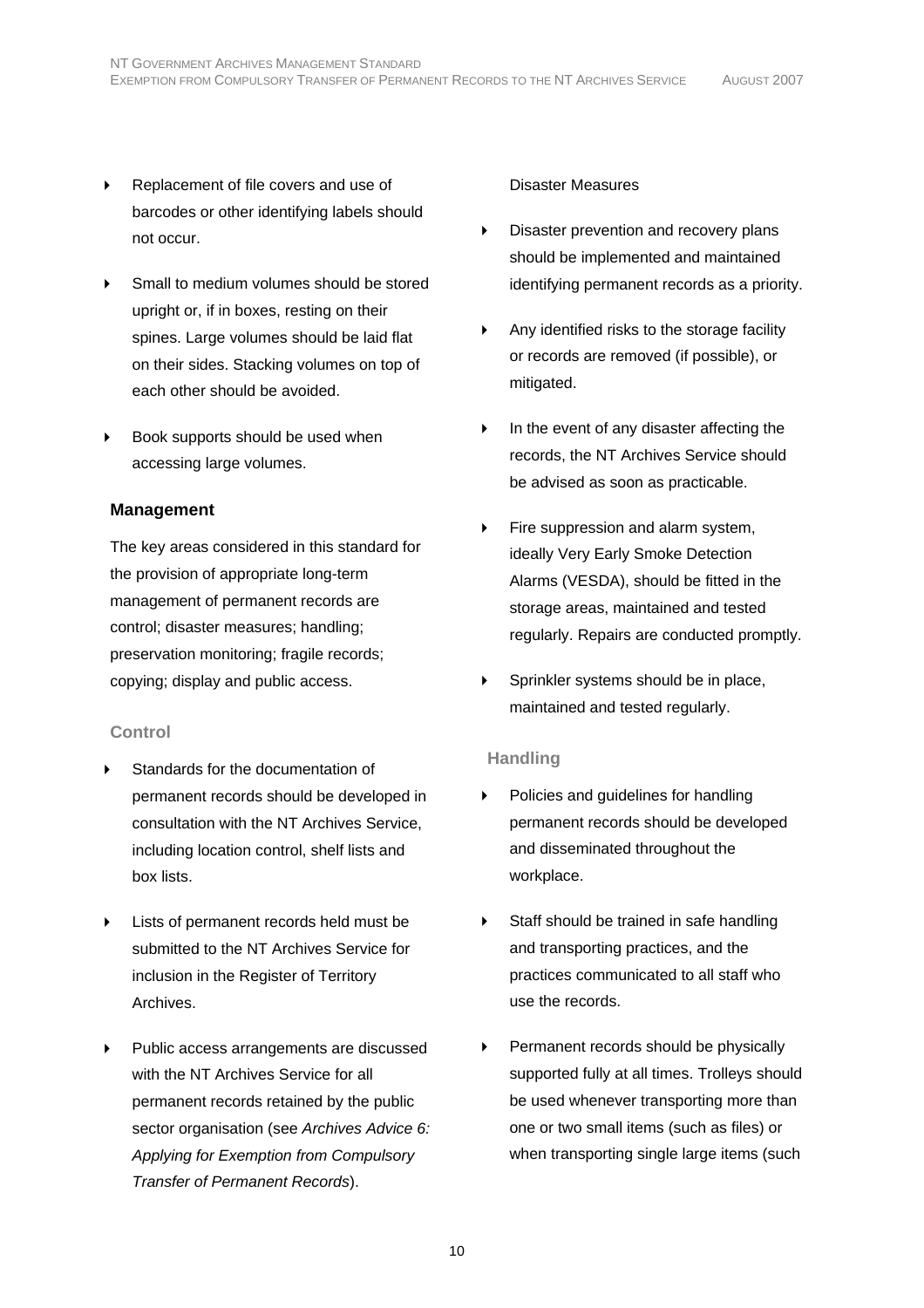as boxes of permanent records and plans).

- Where items need to be transported to and from storage they should be moved in a manner designed to limit exposure to detrimental environmental factors, handling damage and security risks.
- When physically handling records, hands should be clean and free of hand and barrier creams, foodstuffs, etc. Clean white cotton gloves may be used.
- Food and drink should not be consumed or stored near the permanent records.
- Pencils only should be used when writing and working near permanent records.
- Pages of permanent records should be turned carefully, with a whole hand or both hands if necessary.
- Aids such as rubber finger staffs must not be used when handling permanent records. The practice of licking or wetting fingers to turn pages must not be used.
- Under no circumstances should "post-it" or adhesive markers be used on permanent records. Instead, use paper tags or flags to mark pages in permanent records.
- ▶ Corrosive metal fasteners should not be used and should be removed as soon as possible and replaced with an approved fastening method or device.
- Cleaning and mending of permanent records should only be carried out using

approved techniques and/or under the guidance of a professional conservator.

Adhesive tape or "sticky tape", lamination and other temporary repair measures should not be used, as they will permanently damage the records.

# **Preservation Monitoring**

- Preservation assessments should be conducted on a regular basis to provide condition reports and identify any necessary repairs or treatments.
- Permanent records should be regularly inspected for signs of insects and mould.
- Copying of fragile permanent records should be prioritised based on frequency of access and condition of the records.
- Use of permanent records should be monitored to identify requirements for copying of heavily used records.

# **Fragile Records**

- Permanent records which are fragile or damaged must be reported to the NT Archives Service for advice.
- Access to any fragile or damaged records should be restricted until additional advice has been received.
- Preservation copying should be prioritised for records that are fragile in order to reduce handling and further damage.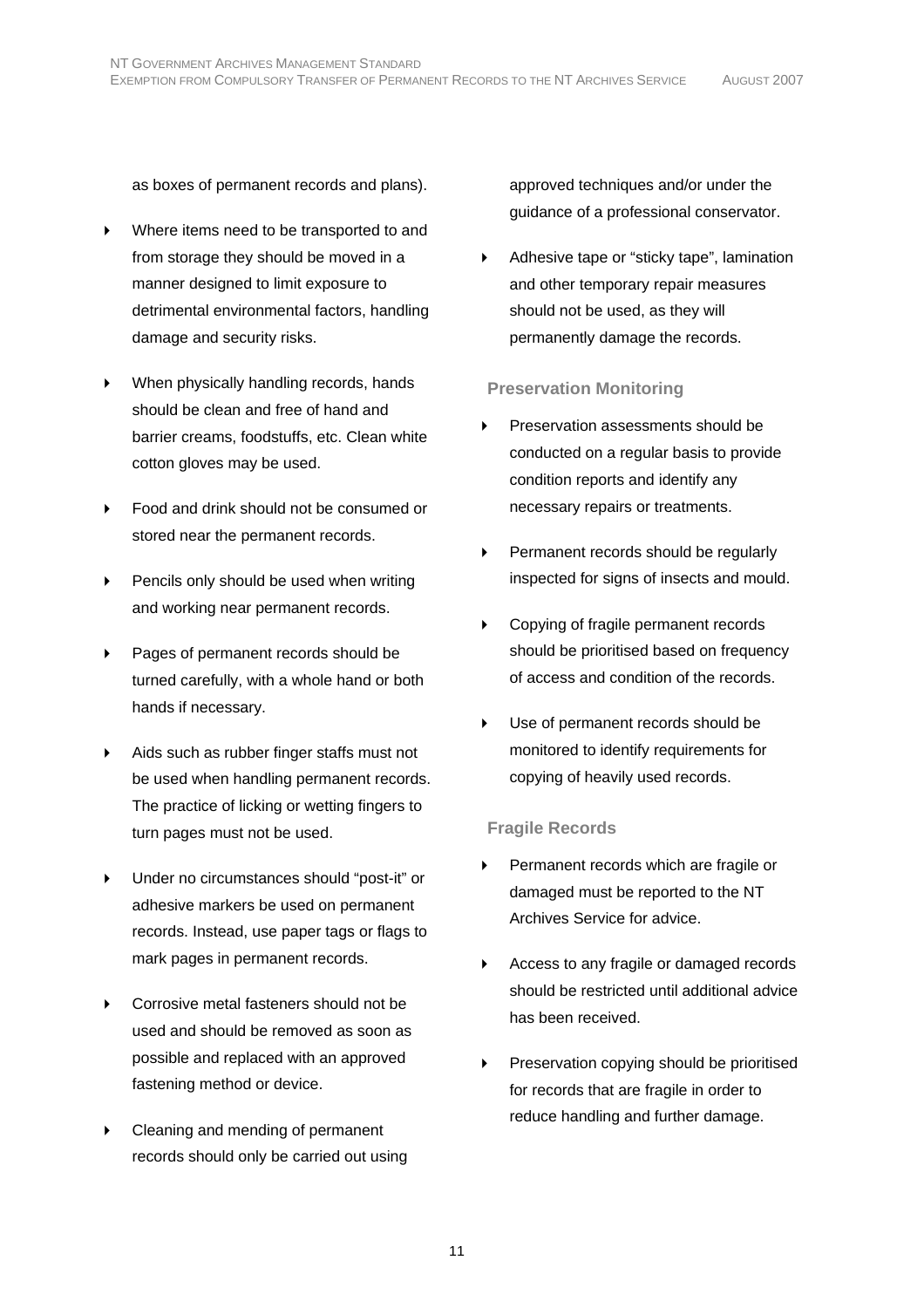# **Copying**

- The NT Archives Service should be informed of any preservation copying project, and a review of the agreement for exemption should be undertaken to determine if the requirement for the exemption remains.
- Preservation microfilming is the preferred method for copying permanent records, and should be carried out in accordance with the standards endorsed by the NT Archives Service.
- Preservation microfilms should have a master for preservation, and a duplicate copy from which reference copies can be made.
- Preservation photocopying should be carried out on permanent or archival paper. For further advice consult the NT Archives Service.
- Digitisation of permanent records should ensure that context, authenticity and integrity are captured both in the image and in the metadata.
- Copying for access purposes should only be carried out with due consideration for the condition of the item and its physical integrity (eg. maintain original order).
- Permanent records should not be copied multiple times due to the cumulative damage from heat and light exposure.
- Any item which requires frequent copying should have a permanent reference copy produced. Additional copies can be made from the reference copy.
- ▶ Photographs should have a reference copy made; either a photographic print, negative, digitised image or photocopy. Such copies should be clearly identified as duplicates or reproduction copies.

# **Display**

- Good quality facsimile copies of permanent records should be displayed instead of the originals to avoid damage to the original records.
- Display of original permanent records should only take place with the approval of the NT Archives Service to ensure that appropriate requirements are met to minimise deterioration.

# **Public Access**

- Public access policies and procedures for permanent records retained by public sector organisations should be developed and promoted to the public.
- **Permanent records available for public** access are listed and documented to help facilitate access.
- Facilities for public access are provided including staff to provide assistance, a supervised research room, and copying services.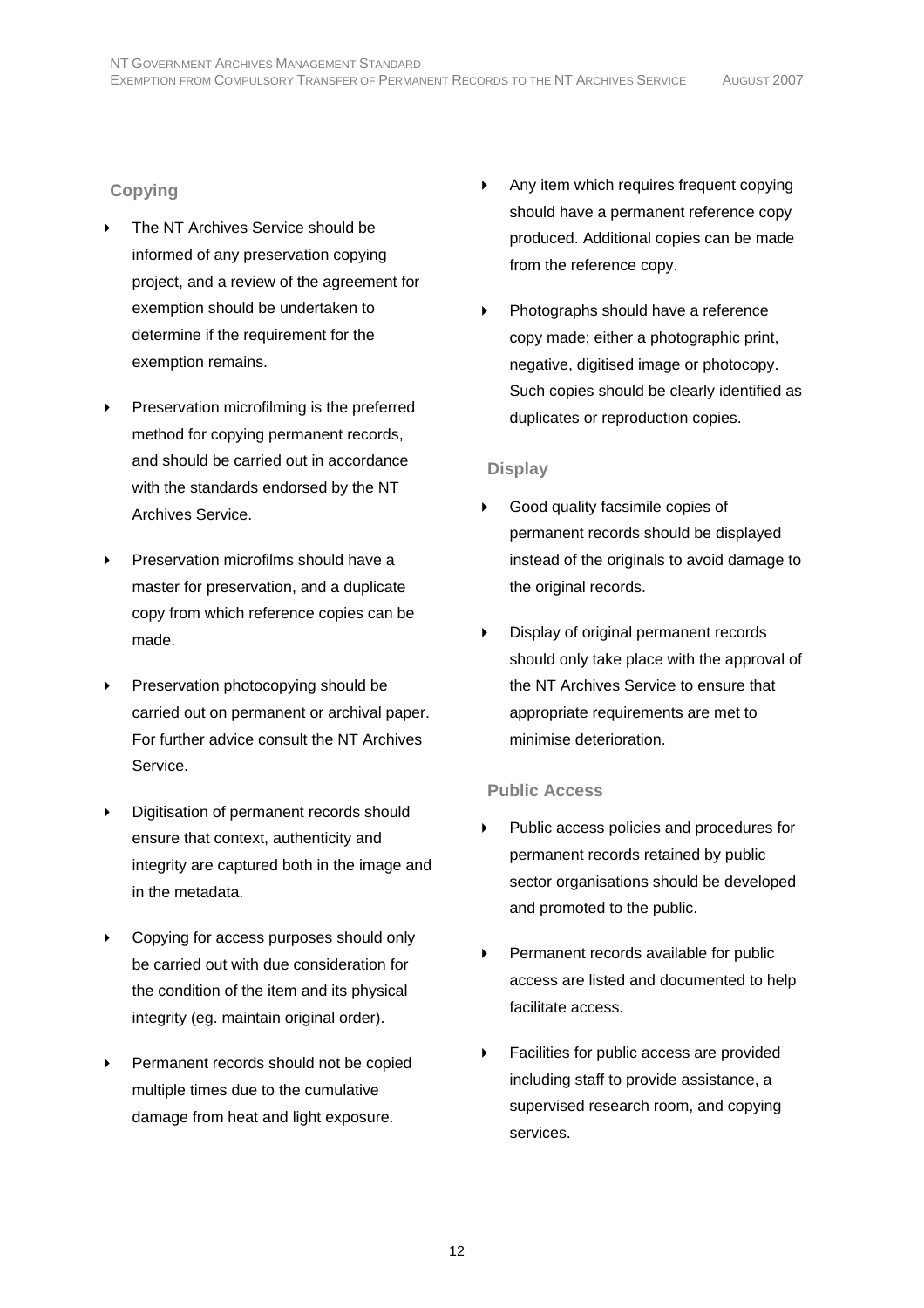Additional advice and information on storage and preservation is available from the NT Archives Service.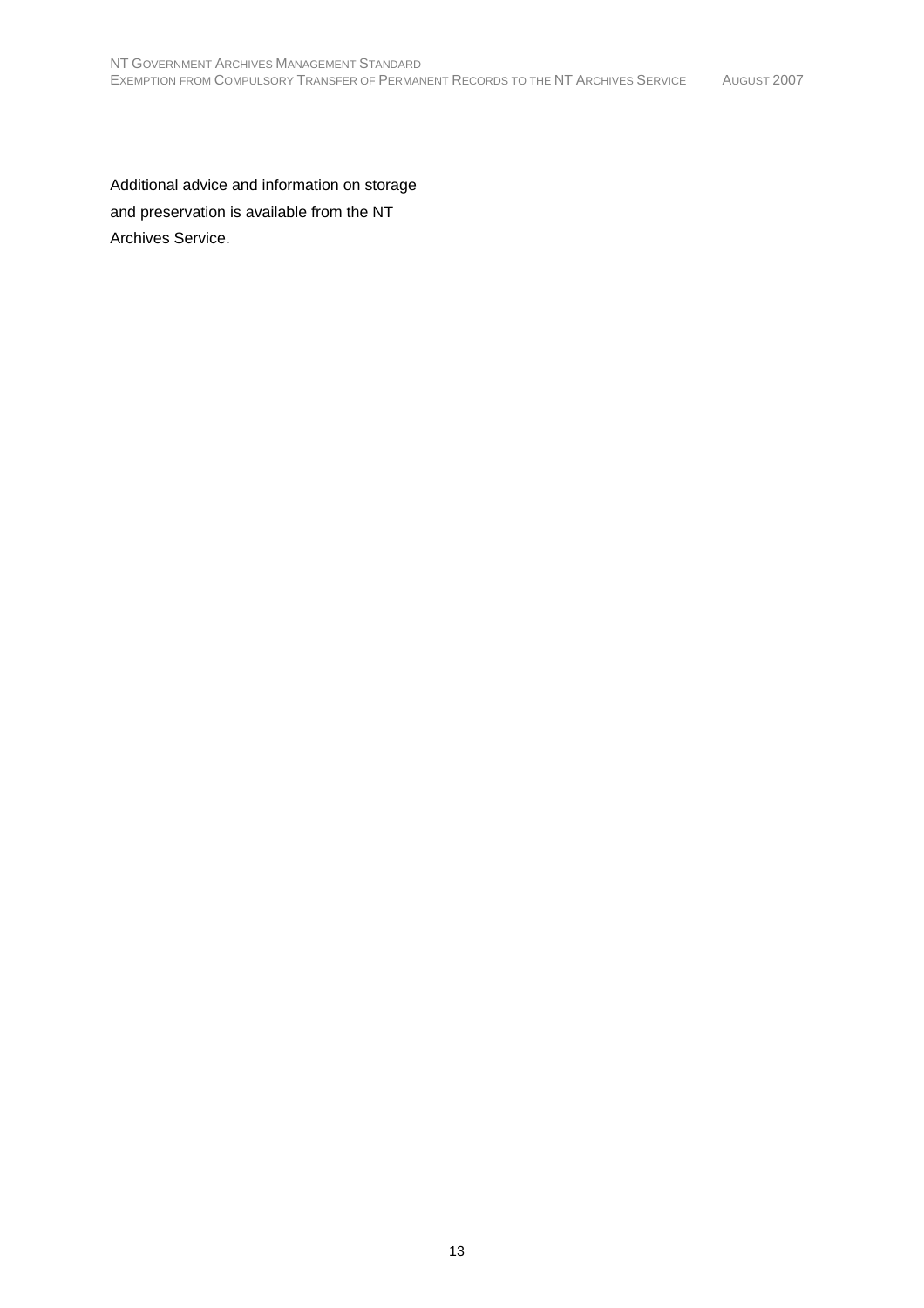# **COMPLIANCE CHECKLIST**

NT Government public sector organisations need to satisfy the following requirements to comply with this standard.

- $\Box$  Permanent records are identified in current authorised records disposal schedules.
- $\Box$  Storage facilities for permanent records are located in low risk areas away from flood zone and other industrial and environmental risks.
- $\Box$  Public sector organisations have disaster prevention and recovery plans in place for permanent records and staff members receive training.
- $\Box$  Fire suppression and alarm systems are in place in the storage facilities and are tested regularly.
- $\Box$  Security measures are in place to ensure only authorised access to storage areas for permanent records.
- $\Box$  Storage areas for permanent records have 24-hour air conditioning providing temperature and humidity levels suitable for the record type, and conditions are monitored (see "*Appendices A, B and C: Storage conditions for permanent records over 30 years old retained by organisations",* pages 16-18).
- $\Box$  Air conditioning systems are well maintained and filters cleaned or replaced regularly.
- $\Box$  Storage areas for permanent records are kept clean, dry and well ventilated.
- $\Box$  Permanent records are stored away from ultraviolet light.
- $\Box$  Storage areas for permanent records are kept free of insects and vermin through regular inspections, fumigation and physical barriers.
- $\Box$  Permanent records are stored in boxes on suitable metal shelving or housing with sufficient strength to hold the weight.
- $\Box$  Shelves and housing are not overfilled or overloaded to avoid the risk of crushing of permanent records or injury to staff.
- $\Box$  No permanent records are stored on the floor or on boxes on top of each other.
- $\Box$  Permanent records are stored in archival packaging, and stored in a manner ensuring no damage to their format, i.e. not overfilled.
- $\Box$  Procedures are in place to regularly assess the storage conditions of the permanent records to ensure they comply with this standard.
- $\Box$  Public sector organisations that apply for an exemption, provide access to and information regarding the permanent records in their custody to the NT Archives Service for the purpose of compliance assessments, upon request.
- $\Box$  Public sector organisations which have been granted an exemption submit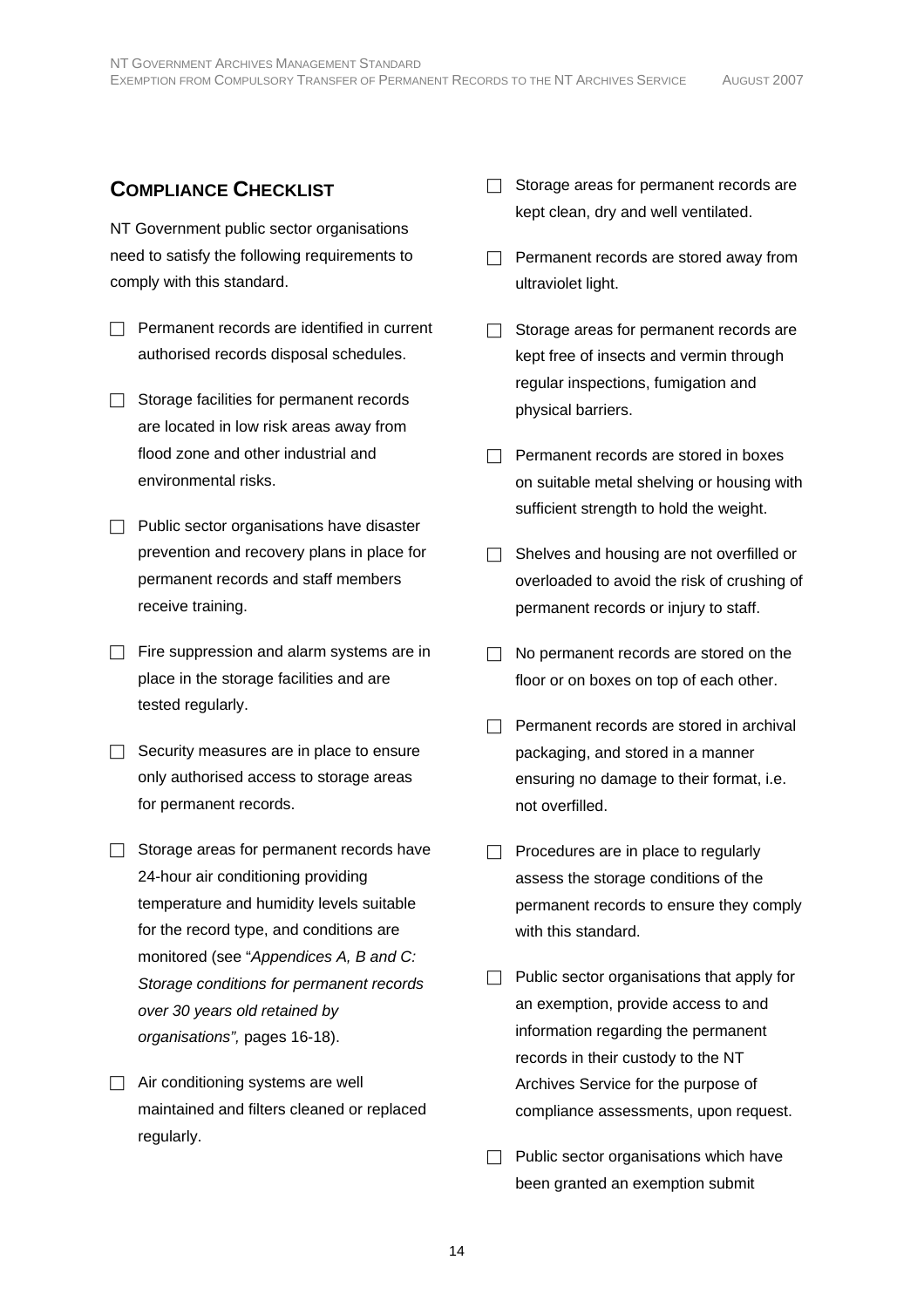annual reports to the NT Archives Service reporting on compliance with the exemption requirements.

- $\Box$  Public sector organisations notify the NT Archives Service of any preservation copying project, and review the agreement for exemption to determine if the requirement for the exemption remains.
- $\Box$  Public sector organisations which have been granted an exemption address any failure or inability to meet the exemption requirements promptly to ensure there is no damage to the records, and report any change of these conditions to the NT Archives Service.
- $\Box$  Prior to the end of the period of an exemption, the organisation must review its requirement and ability to retain the permanent records in its custody for a further period and apply for a further exemption, if appropriate.
- $\Box$  Public sector organisations formalise and incorporate the advice outlined in this standard in their policies and procedures.
- $\Box$  Public sector organisations that have obtained an extension of the transfer period and are having difficulty maintaining these standards must advise the NT Archives Service immediately.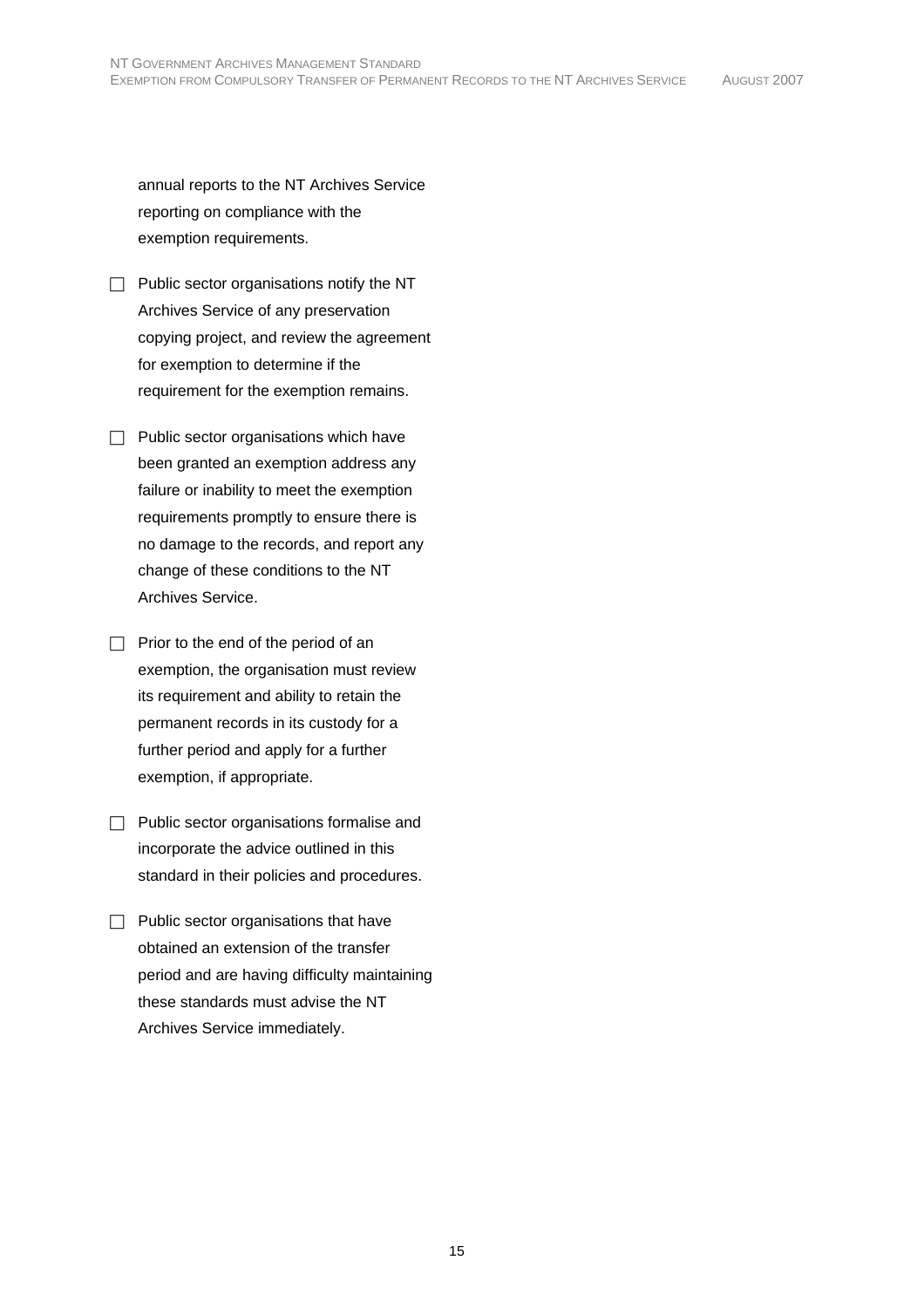# **APPENDIX A – STORAGE CONDITIONS FOR PERMANENT RECORDS OVER 30 YEARS OLD RETAINED BY ORGANISATIONS (PAPER)**

|                                 |                                                                                                                                                                   | <b>Compliance</b>                                                                                                                                                                                                         |                                                                                                                                                                      |                                                                                                                                                                                                          |  |  |
|---------------------------------|-------------------------------------------------------------------------------------------------------------------------------------------------------------------|---------------------------------------------------------------------------------------------------------------------------------------------------------------------------------------------------------------------------|----------------------------------------------------------------------------------------------------------------------------------------------------------------------|----------------------------------------------------------------------------------------------------------------------------------------------------------------------------------------------------------|--|--|
| <b>Requirement</b>              | Paper (a)<br>$\bullet$ Files<br>• Cards<br>• Volumes<br>• Computer print-outs and other papers                                                                    |                                                                                                                                                                                                                           | Paper (b)<br>$\bullet$ Maps<br>• Plans<br>• Charts                                                                                                                   |                                                                                                                                                                                                          |  |  |
| <b>Environmental conditions</b> | <b>Minimum Compliance</b>                                                                                                                                         | <b>Best Practice</b>                                                                                                                                                                                                      | <b>Minimum Compliance</b>                                                                                                                                            | <b>Best Practice</b>                                                                                                                                                                                     |  |  |
| Temp/RH                         | $20^{\circ}$ C $\pm$ 2°C<br>50%RH $\pm$ 5%                                                                                                                        | $20^{\circ}$ C $\pm$ 2°C<br>50%RH $\pm$ 5%                                                                                                                                                                                | $20^{\circ}$ C $\pm$ 2°C<br>50%RH $\pm$ 5%                                                                                                                           | $20^{\circ}$ C $\pm$ 2°C<br>50%RH ± 5%                                                                                                                                                                   |  |  |
| Air Quality                     | Well-ventilated and filtered to<br>exclude dust and other particles,<br>acidic and oxidising gases                                                                | Well-ventilated and filtered to<br>exclude dust and other<br>particles, acidic and oxidising<br>gases                                                                                                                     | Well-ventilated and filtered<br>to exclude dust and other<br>particles, acidic and<br>oxidising gases                                                                | Well-ventilated and filtered to<br>exclude dust and other<br>particles, acidic and oxidising<br>gases                                                                                                    |  |  |
| Lighting                        | No natural light (no windows or<br>100% UV block-out curtains<br>and/or tinting)<br>Separate controls for electric<br>lighting<br>Lights off unless area occupied | No natural light (no windows,<br>or windows with 100% UV<br>block-out curtains and/or<br>tinting)<br>Separate controls for electric<br>lighting<br>Lights off unless area<br>occupied<br>UV filtered fluorescent lighting | No natural light (no windows<br>or 100% UV block-out<br>curtains and/or tinting)<br>Separate controls for<br>electric lighting<br>Lights off unless area<br>occupied | No natural light (no windows<br>or 100% UV block-out curtains<br>and/or tinting)<br>Separate controls for electric<br>lighting<br>Lights off unless area<br>occupied<br>UV filtered fluorescent lighting |  |  |
| <b>Safety and protection</b>    | <b>Minimum Compliance</b>                                                                                                                                         | <b>Best Practice</b>                                                                                                                                                                                                      | <b>Minimum Compliance</b>                                                                                                                                            | <b>Best Practice</b>                                                                                                                                                                                     |  |  |
| Fire                            | Heat/smoke detection<br>Fire alarms<br>Extinguishers<br>Sprinkler system                                                                                          | VESDA™ (very early smoke<br>detection apparatus)<br>Fire alarms<br>Extinguishers<br>Sprinkler system                                                                                                                      | Heat/smoke detection<br>Fire alarms<br>Extinguishers<br>Sprinkler system                                                                                             | VESDA™ (very early smoke<br>detection apparatus)<br>Fire alarms<br>Extinguishers<br>Sprinkler system                                                                                                     |  |  |
| Security                        | Alarm systems<br>Controlled access                                                                                                                                | 24-hour physical or electronic<br>surveillance<br>Alarm systems<br>Controlled access                                                                                                                                      | Alarm systems<br>Controlled access                                                                                                                                   | 24-hour physical or electronic<br>surveillance<br>Alarm systems<br>Controlled access                                                                                                                     |  |  |
| Shelving/Housing                | Powder coated or baked enamel<br>metal shelving                                                                                                                   | Powder coated or baked<br>enamel metal shelving                                                                                                                                                                           | Powder coated or baked<br>enamel metal shelving or<br>plan cabinets<br>Flat storage                                                                                  | Powder coated or baked<br>enamel metal shelving or plan<br>cabinets<br>Flat storage                                                                                                                      |  |  |
| Containers                      | Durable cardboard boxes,<br>preferably one piece with no<br>loose lids, staples or adhesives,<br>eg archive standard type 1<br>boxes                              | Archival quality acid-free<br>boxes                                                                                                                                                                                       | If stored flat in drawers, no<br>containers required<br>If stored rolled, should be<br>rolled around cylinders and<br>wrapped or stored in boxes                     | Archival quality acid-free<br>folders or containers                                                                                                                                                      |  |  |
| Packaging                       | Good quality file covers, folders<br>and envelopes (no corrosive<br>metal fasteners or PVC)                                                                       | Archival quality acid-free file<br>covers, folders or envelopes                                                                                                                                                           | Good quality sleeves,<br>enclosures or interleaving<br>(no corrosive metal<br>fasteners or PVC)                                                                      | Archival quality acid-free<br>sleeves enclosures or<br>interleaving                                                                                                                                      |  |  |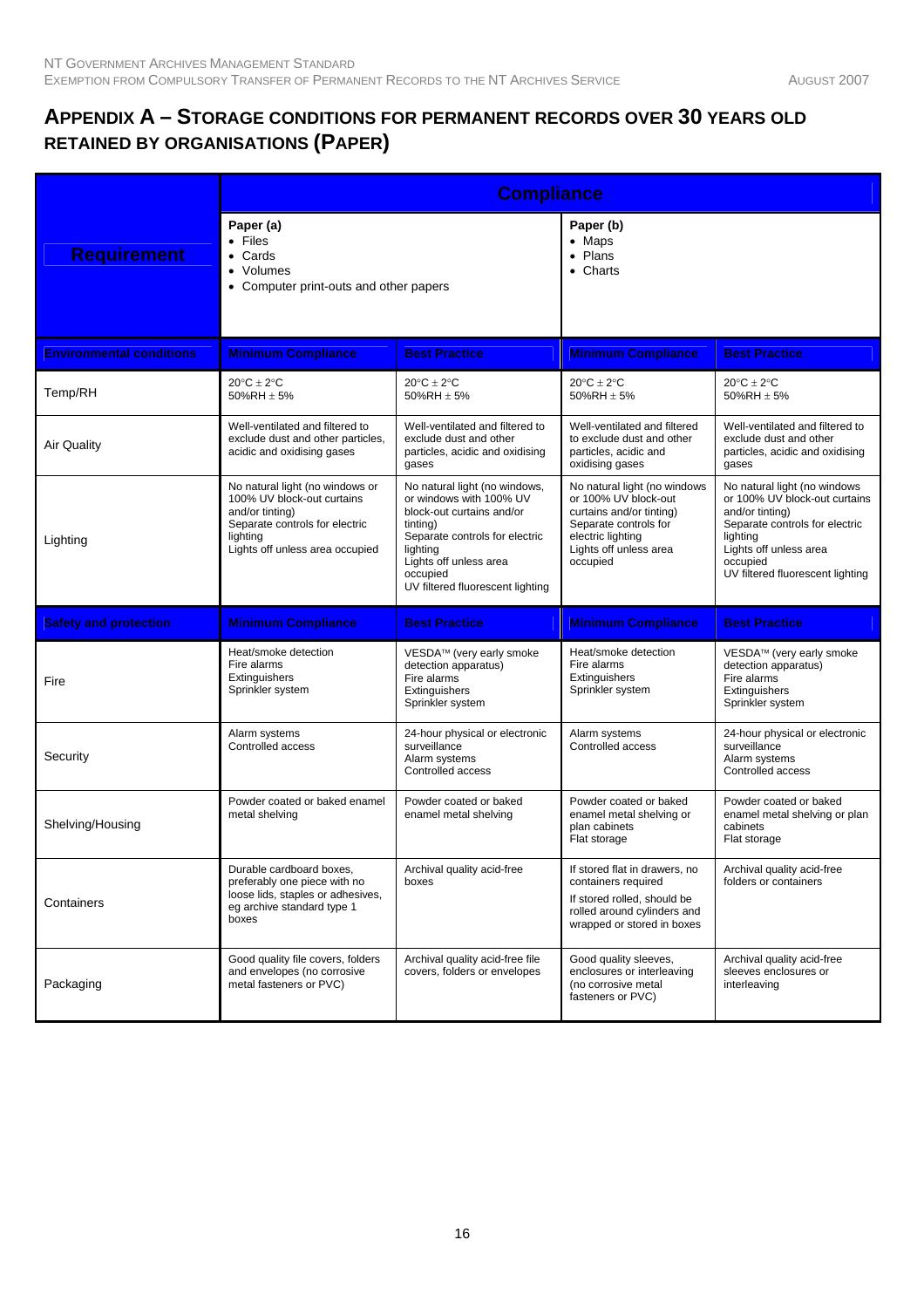# **APPENDIX B – STORAGE CONDITIONS FOR PERMANENT RECORDS OVER 30 YEARS OLD RETAINED BY ORGANISATIONS (PHOTOGRAPHS)**

|                                 | <b>Compliance</b>                                                                                                                                                 |                                                                                                                                                                                                                           |                                                                                                                                                                      |                                                                                                                                                                                                                |
|---------------------------------|-------------------------------------------------------------------------------------------------------------------------------------------------------------------|---------------------------------------------------------------------------------------------------------------------------------------------------------------------------------------------------------------------------|----------------------------------------------------------------------------------------------------------------------------------------------------------------------|----------------------------------------------------------------------------------------------------------------------------------------------------------------------------------------------------------------|
| <b>Requirement</b>              | Photographic media<br>(a) black and white<br>• Sheet film<br>Cine film<br>X-rays<br>$\bullet$<br>• Microforms<br>• Glass plate photographs                        |                                                                                                                                                                                                                           | Photographic media<br>(b) colour<br>• Sheet film<br>$\bullet$ Cine film<br>• Glass plate photographs                                                                 |                                                                                                                                                                                                                |
| <b>Environmental conditions</b> | <b>Minimum Compliance</b>                                                                                                                                         | <b>Best Practice</b>                                                                                                                                                                                                      | <b>Minimum Compliance</b>                                                                                                                                            | <b>Best Practice</b>                                                                                                                                                                                           |
| Temp/RH                         | $20^{\circ}$ C $\pm$ 2°C<br>$50\%$ RH $\pm$ 5%                                                                                                                    | <18 $^{\circ}$ C $\pm$ 2 $^{\circ}$ C<br>35% RH<br>Records stored at <10°C must<br>be acclimatised before and<br>after cold storage                                                                                       | $20^{\circ}$ C $\pm$ 2°C<br>$50\%$ RH $\pm$ 5%                                                                                                                       | $< 5^{\circ}$ C<br>35%RH ± 5%<br>Records stored at <10°C must<br>be acclimatised before and after<br>cold storage                                                                                              |
| Air Quality                     | Well-ventilated and filtered to<br>exclude dust and other particles,<br>acidic and oxidising gases                                                                | Well-ventilated and filtered to<br>exclude dust and other<br>particles, acidic and oxidising<br>gases<br>NB degrading cellulose<br>acetate or nitrate films must<br>be isolated from other records                        | Well-ventilated and filtered<br>to exclude dust and other<br>particles, acidic and<br>oxidising gases                                                                | Well-ventilated and filtered to<br>exclude dust and other<br>particles, acidic and oxidising<br>gases<br>NB degrading cellulose<br>acetate or nitrate films must<br>be isolated from other records             |
| Lighting                        | No natural light (no windows or<br>100% UV block-out curtains<br>and/or tinting)<br>Separate controls for electric<br>lighting<br>Lights off unless area occupied | No natural light (no windows,<br>or windows with 100% UV<br>block-out curtains and/or<br>tinting)<br>Separate controls for electric<br>lighting<br>Lights off unless area<br>occupied<br>UV filtered fluorescent lighting | No natural light (no windows<br>or 100% UV block-out<br>curtains and/or tinting)<br>Separate controls for<br>electric lighting<br>Lights off unless area<br>occupied | No natural light (no windows<br>or 100% UV block-out curtains<br>and/or tinting)<br>Separate controls for electric<br>lighting<br>Lights off unless area<br>occupied<br>UV filtered fluorescent lighting       |
| <b>Safety and protection</b>    | <b>Minimum Compliance</b>                                                                                                                                         | <b>Best Practice</b>                                                                                                                                                                                                      | <b>Minimum Compliance</b>                                                                                                                                            | <b>Best Practice</b>                                                                                                                                                                                           |
| Fire                            | Heat/smoke detection<br>Fire alarms<br>Extinguishers<br>Sprinkler system                                                                                          | VESDA™ (very early smoke<br>detection apparatus)<br>Fire alarms<br>Extinguishers<br>Gas flooding or sprinkler<br>system                                                                                                   | Heat/smoke detection<br>Fire alarms<br>Extinguishers<br>Sprinkler system                                                                                             | VESDA™ (very early smoke<br>detection apparatus)<br>Fire alarms<br>Extinguishers<br>Gas flooding or sprinkler<br>system                                                                                        |
| Security                        | Alarm systems<br>Controlled access                                                                                                                                | 24-hour physical or electronic<br>surveillance<br>Alarm systems<br>Controlled access                                                                                                                                      | Alarm systems<br>Controlled access                                                                                                                                   | 24-hour physical or electronic<br>surveillance<br>Alarm systems<br>Controlled access                                                                                                                           |
| Shelving/Housing                | Powder coated or baked enamel<br>metal shelving<br>NB glass plates require<br>stationary shelving and vertical<br>storage                                         | Powder coated or baked<br>enamel metal shelving<br>NB glass plates require<br>stationary shelving and<br>vertical storage                                                                                                 | Powder coated or baked<br>enamel metal shelving<br>NB glass plates require<br>stationary shelving and<br>vertical storage                                            | Powder coated or baked<br>enamel metal shelving<br>NB glass plates require<br>stationary shelving and<br>vertical storage<br>(may be in a freezer or<br>refrigerator)                                          |
| Containers                      | Durable cardboard boxes,<br>preferably one piece with no<br>loose lids, staples or adhesives,<br>eq archive standard type 1<br>boxes.                             | Archival non-buffered<br>containers that have passed<br>the Photographic Activity Test<br>(PAT)<br>Glass plates require additional<br>shock protection                                                                    | Durable cardboard boxes,<br>preferably one piece with no<br>loose lids, staples or<br>adhesives, eg archive<br>standard type 1 boxes.                                | Archival non-buffered<br>containers that have passed<br>the Photographic Activity Test<br>(PAT)<br>Glass plates require additional<br>shock protection<br>Frozen material must be in<br>sealed vacuum packages |
| Packaging                       | Good quality enclosures (no<br>corrosive metal fasteners or<br>PVC)                                                                                               | Archival non-buffered<br>enclosures that have passed<br>the Photographic Activity Test<br>(PAT)                                                                                                                           | Good quality enclosures (no<br>corrosive metal fasteners or<br>PVC)                                                                                                  | Archival non-buffered<br>enclosures that have passed<br>the Photographic Activity Test<br>(PAT)                                                                                                                |